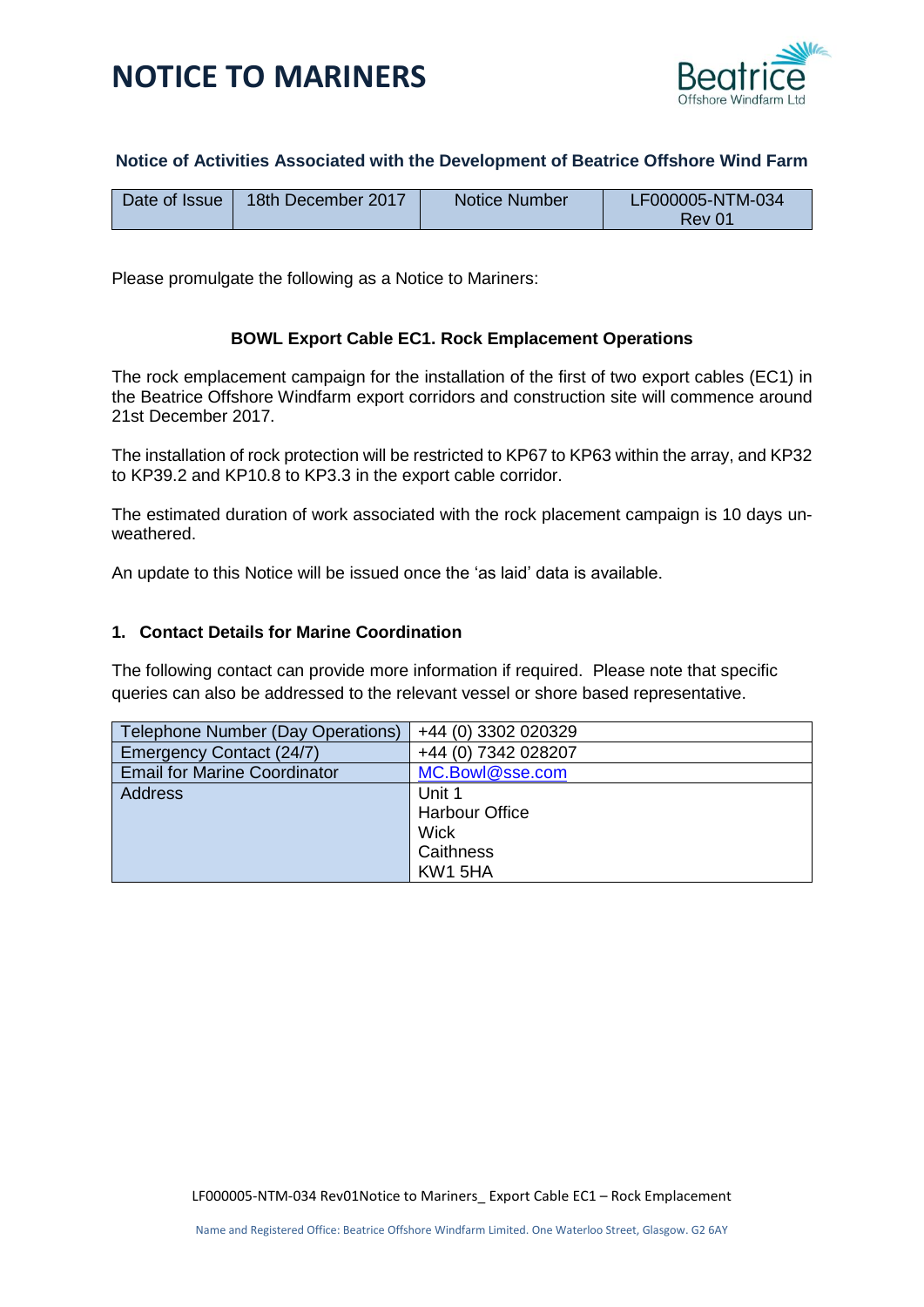

### **2. Area of Planned Activity**

The following figure shows the area of the planned activity.



**Fig. 1 The locations of rock emplacement operations for cable EC1 are shown in red.**

### **3. Activity Description**

On behalf of BOWL, Nexans Norway AS using the FPV Rockpiper, will install 8" grade rock in the following KP intervals:

| Start KP | End KP | Start Lat / Long                                   | End Lat / Long                           | Comments              |
|----------|--------|----------------------------------------------------|------------------------------------------|-----------------------|
| 3.358    | 10.753 | 57° 41.636' N<br>$003^{\circ}$ 02.168'W            | 3572.4578324 W<br>0032016383247 W        | Nearshore             |
| 32.547   | 39.173 | $057^{\circ}$ 57.304' N<br>$003^{\circ}$ 02.193' W | 58°200986685NW<br>$003^{\circ}$ 02.515 W | Includes inline joint |
| 63.061   | 67.000 | 58° 12.506' N<br>$002^{\circ}$ 54.856' W           | 58° 14.447' N<br>002° 53.353' W          | Within array area     |

WGS84, UTM Zone 30N

LF000005-NTM-034 Rev01Notice to Mariners\_ Export Cable EC1 – Rock Emplacement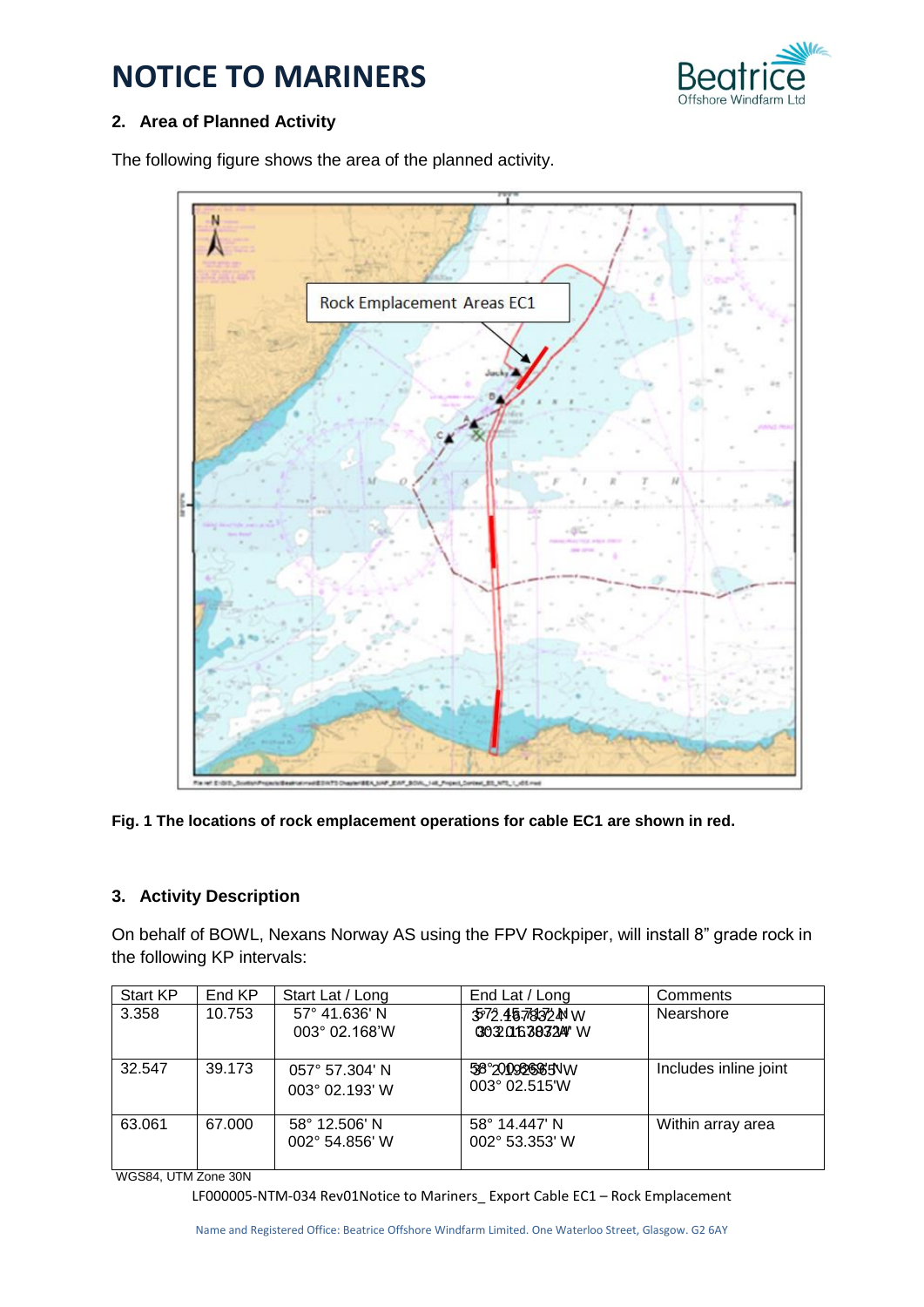

The rock emplacement operation will be supported by guard vessel Seagull / BF74 between KP 4 to KP 11, and by the guard vessel Morning Dawn / PD359 in the Southern sector of the wind farm array. After rock emplacement is completed, the guard vessel between KP 3.3 to KP 11 will be released.

The guard vessel within the wind farm array will remain until the pull-in operations at the exposed wet stored cable-end close to the Offshore Transmission Module (OTM) commence. This is planned for January 2018.

### **4. Vessels Associated with the Activity**

The vessels that are associated with the described operation are the FPV Rockpiper and the guard vessels Seagull / BF74 and Morning Dawn / PD359.

| <b>FPV Rockpiper</b>                                 |                                                                                                                   |  |  |
|------------------------------------------------------|-------------------------------------------------------------------------------------------------------------------|--|--|
| <b>General Description and</b><br><b>Dimensions:</b> | Rock dumper L:158.6m / B:36m                                                                                      |  |  |
| <b>Call Sign:</b>                                    | 5BML3                                                                                                             |  |  |
| <b>MMSI:</b>                                         | 209449000                                                                                                         |  |  |
| <b>Onshore Representative:</b>                       | Øyvind Haug<br><b>BEATRICE Installation Engineering Manager</b><br>Mob: +47 916 27 674<br>Office: +47 22 88 65 09 |  |  |
|                                                      |                                                                                                                   |  |  |

**Report Follows** 

LF000005-NTM-034 Rev01Notice to Mariners\_ Export Cable EC1 – Rock Emplacement

 $\mathbf{r}^{\prime} = \mathbf{r}^{\prime} \mathbf{r}^{\prime}$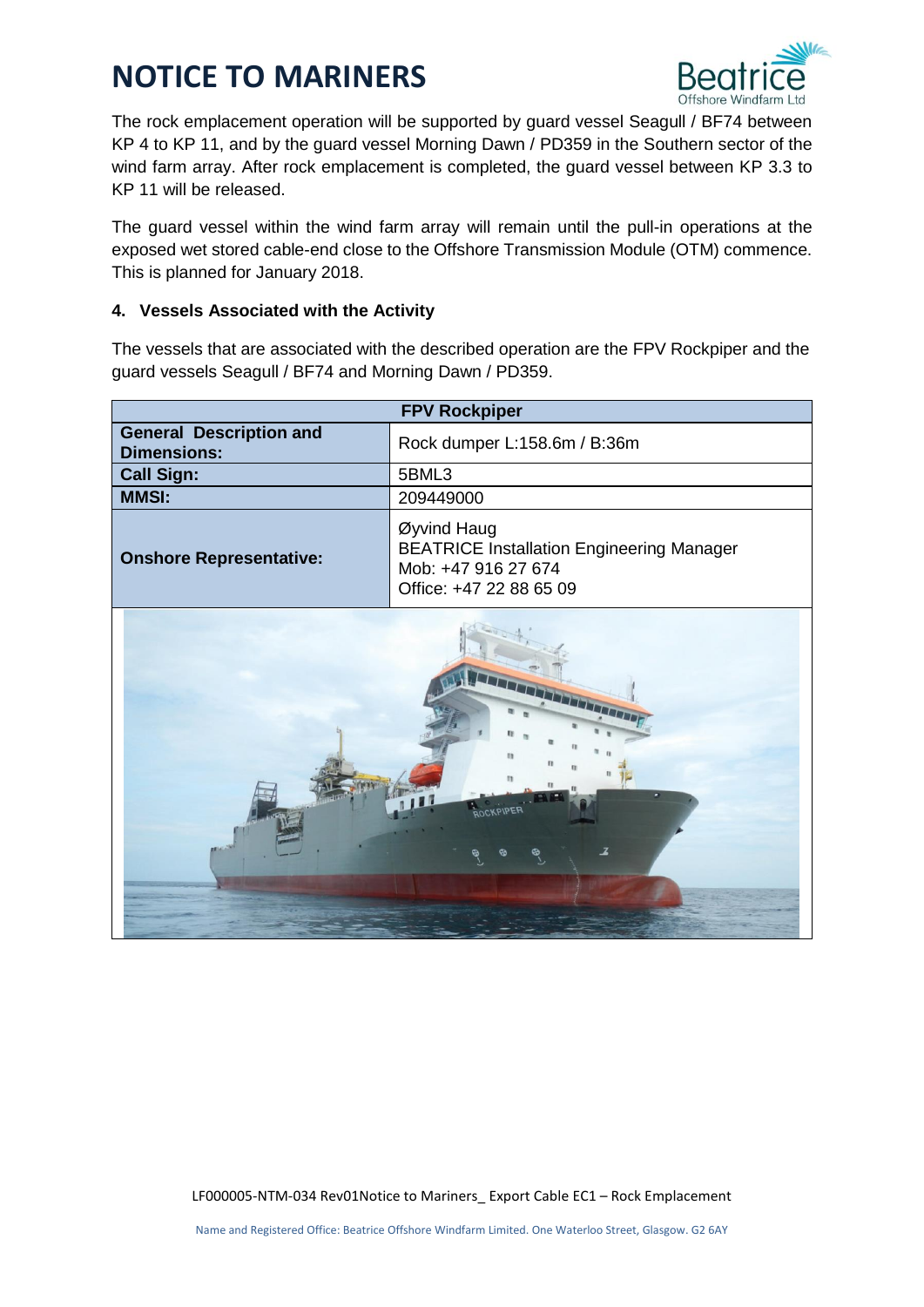

| <b>GV Seagull BF74</b>                               |                                                                                                                   |  |
|------------------------------------------------------|-------------------------------------------------------------------------------------------------------------------|--|
| <b>General Description and</b><br><b>Dimensions:</b> | Guard Vessel, L:27.41m / B: 8.52m / D: 4.9m                                                                       |  |
| <b>Call Sign:</b>                                    | MVB <sub>02</sub>                                                                                                 |  |
| <b>MMSI:</b>                                         | 233714000                                                                                                         |  |
| <b>Onshore Representative:</b>                       | Øyvind Haug<br><b>BEATRICE Installation Engineering Manager</b><br>Mob: +47 916 27 674<br>Office: +47 22 88 65 09 |  |



| <b>GV Morning Dawn PD359</b>                         |                                                                                                                                      |  |
|------------------------------------------------------|--------------------------------------------------------------------------------------------------------------------------------------|--|
| <b>General Description and</b><br><b>Dimensions:</b> | Guard vessel, L 44.98m, B9.00 m,                                                                                                     |  |
| <b>Call sign</b>                                     | MHEU3                                                                                                                                |  |
| <b>MMSI</b>                                          | 232253000                                                                                                                            |  |
| <b>Onshore representative</b>                        | Øyvind Haug - Nexans Norway AS<br><b>BEATRICE Installation Engineering Manager</b><br>Mob: +47 916 27 674<br>Office: +47 22 88 65 09 |  |
|                                                      |                                                                                                                                      |  |

LF000005-NTM-034 Rev01Notice to Mariners\_ Export Cable EC1 – Rock Emplacement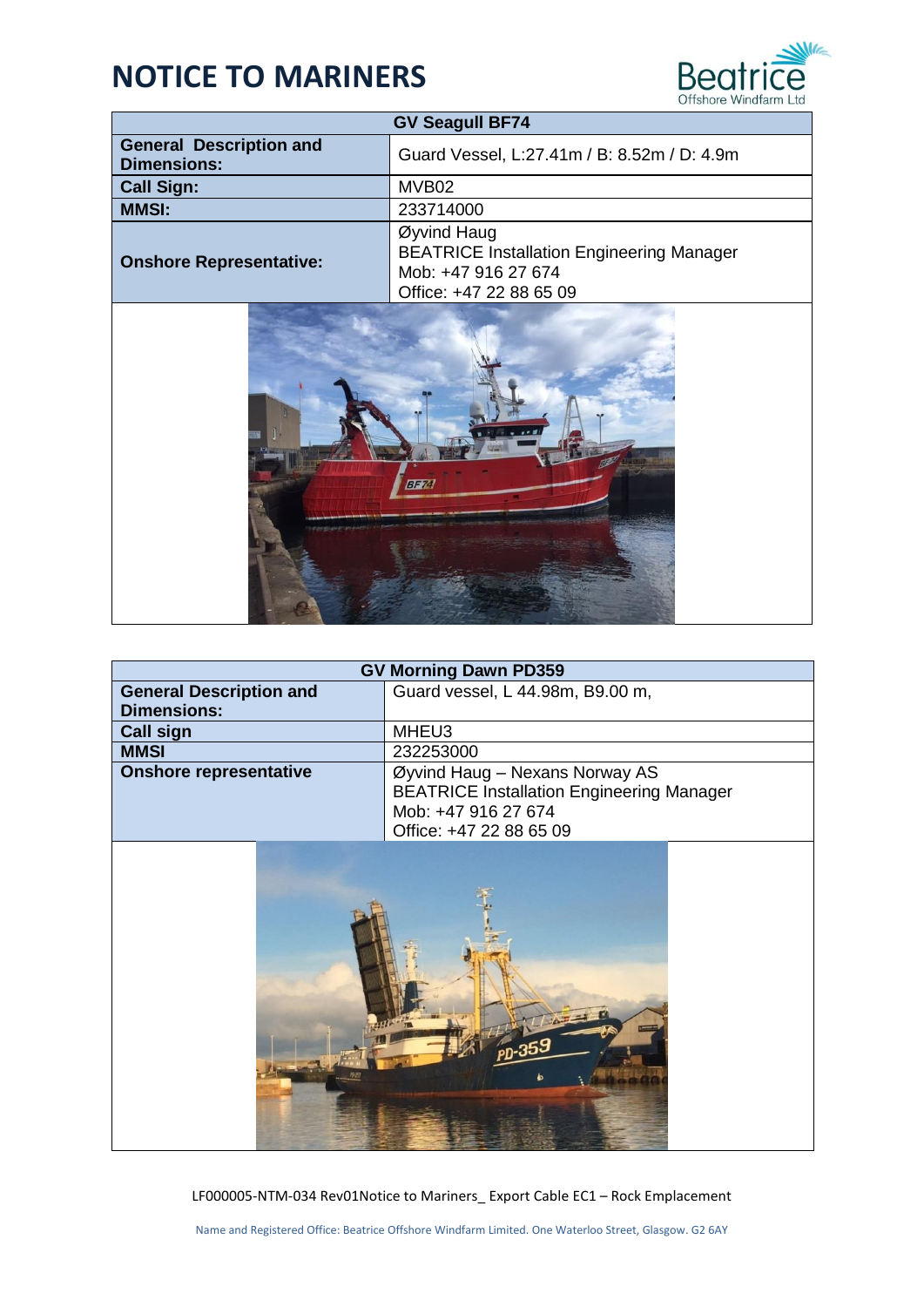

### **5. Crew transfers**

None anticipated.

### **6. Adverse Weather Conditions**

Should adverse weather occur during the rock emplacement, the FPV Rockpiper will cease rock emplacement activities, recover the fall pipe, and remain on station until suitable working weather resumes.

The operational limits for the FPV Rockpiper during trenching operations are listed below:

| <b>Weather limit</b>   | <b>Rock</b><br>emplacement<br>$<$ 20 $m$ WD | <b>Rock</b><br>emplacement<br>$>20m$ WD | <b>Standby Onsite</b> |
|------------------------|---------------------------------------------|-----------------------------------------|-----------------------|
| Max Wind Force         | 11-16 knots                                 | 35 knots                                | 40-50 knots           |
| Max Wave Height,<br>Hs | 1.0 <sub>m</sub>                            | 3.0 <sub>m</sub>                        | $3.0 - 4.0$ m         |

### **7. General Safety Advice**

All vessels engaged in the construction activity will exhibit appropriate lights and shapes prescribed by the International Regulations for Preventing Collisions at Sea; relative to their operations. All vessels engaged in the activity will also transmit an Automatic Identification System (AIS) message.

Use of Safety Zones within the Beatrice Offshore Windfarm Construction Area:

The Secretary of State for Business, Energy and Industrial Strategy (BEIS) has approved the use of Safety Zones under the Energy Act 2004 for the installation of wind turbines and offshore transformer module foundations / substructures within the Beatrice Offshore Windfarm. The approval was granted on the 17th March 2017.

The Secretary of State has declared Safety Zones under the following terms during construction.

• 500 metres radius around each wind turbine, offshore transformer module and / or their substructures and foundations comprising the Beatrice Offshore Wind Farm whilst work is being performed as indicated by the presence of construction vessels.

• It is noted that the 500 metre Safety Zones will roll with the installation activity with no more than two construction vessels working at any one time. Vessels are advised that anchors associated with the construction vessels may extend outside of the 500 metre Safety Zone.

• A 50 metres radius around each wind turbine, offshore transformer module and / or their substructure and foundations installed, but waiting to be commissioned as part of the Beatrice Offshore Wind Farm.